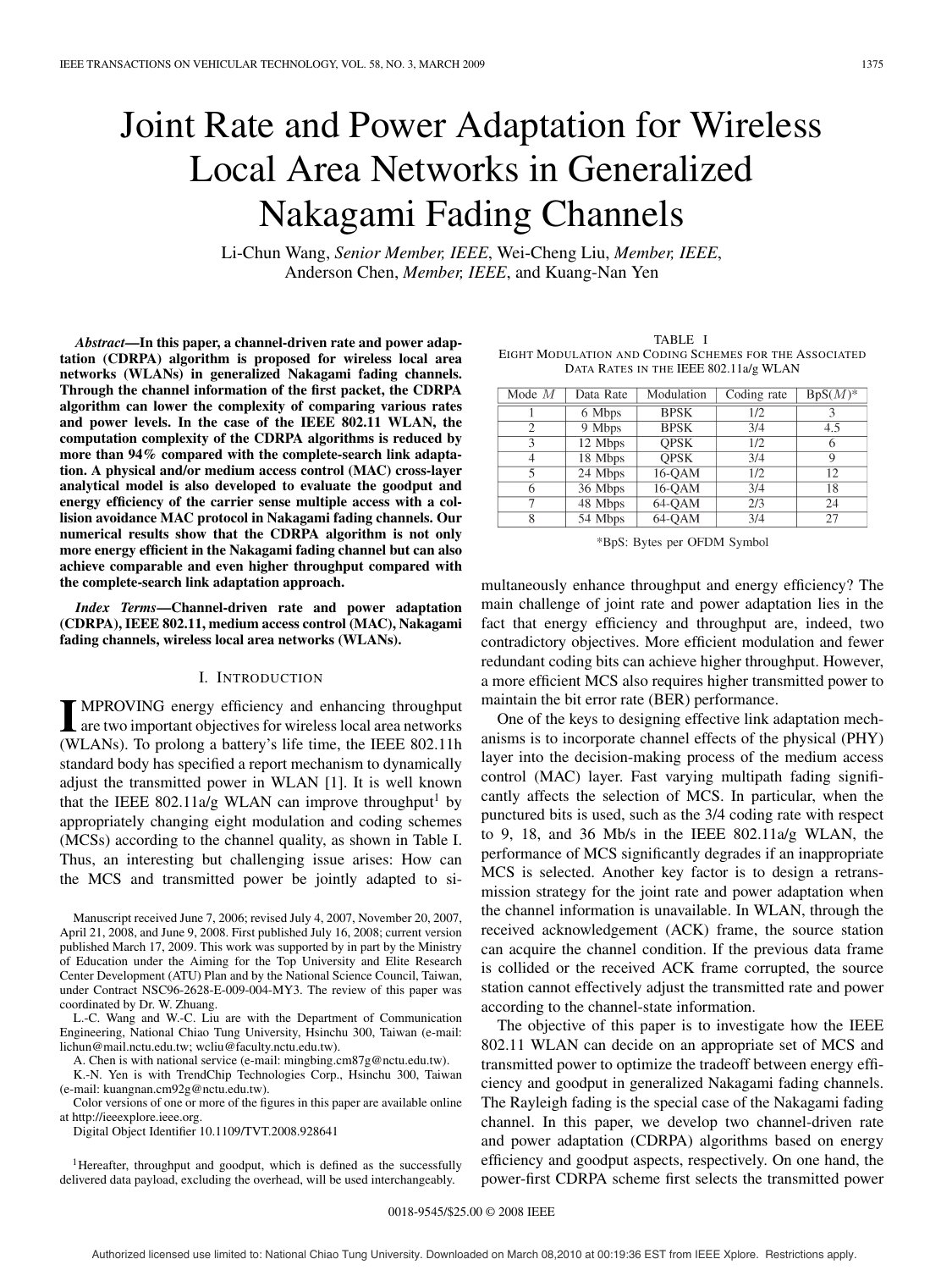TABLE II TRANSMITTED POWER LEVELS FOR THE IEEE 802.11 WLAN AT THE 5-GHZ ISM BAND

| Frequency Band  | Maximum Transmitted Power<br>with 6 dBi Antenna Gain |
|-----------------|------------------------------------------------------|
| 5.150-5.250 GHz | 40 mW (16 dBm)                                       |
| 5.250-5.350 GHz | 200 mW (23 dBm)                                      |
| 5.725-5.825 GHz | 800 mW (29 dBm)                                      |

to improve energy efficiency and then decides on an appropriate data rate for transmissions. On the other hand, the rate-first CDRPA scheme places higher priority on goodput enhancement than energy savings. Determining the optimal combination of MCS and transmitted power out of many choices is not an easy task, as shown in Tables I and II. Exploiting the channel information, the CDRPA algorithms can reduce the number of comparisons among all the possible combinations of MCS and power levels. In addition, a step-down retransmission strategy is also designed for a station to retransmit the packet. The proposed strategy adjusts the transmitted rate and power according to the selection in the previous transmission attempt. A station does not have prior knowledge of channel quality in the case of frame retransmission; thus, the designed strategy is quite feasible from the implementation aspect.

Another important question is as follows: What are the performance differences between CDRPA algorithms and the energy-optimal/goodput-optimal link adaptation schemes that exclusively search all the possible combinations of MCS and transmitted power levels? We develop a PHY/MAC cross-layer analytical model to evaluate the goodput and energy efficiency of the carrier sense multiple access with collision avoidance (CSMA/CA) MAC protocol in the generalized Nakagami fading channel. Based on the numerical results, the power-first CDRPA algorithm maintains comparable goodput performance as the throughput-optimal link adaptation scheme [2] in the generalized Nakagami fading channel. In the additive white Gaussian noise (AWGN) channel, the power-first scheme can not only achieve the same energy efficiency and throughput as the energy-optimal MiSer algorithm [3] but can also provide higher throughput in the Nakagami fading channel. Compared with the power-first CDRPA and MiSer algorithms, the rate-first CDRPA algorithm can support higher throughput at the high-SNR region in the AWGN channel but yields lower throughput at the low-SNR region. In general, the rate-first CDRPA can achieve higher throughput in the Nakagami fading channel at the cost of lower energy efficiency. On the other hand, the power-first CDRPA can achieve the same energy efficiency performance as the energy-optimal MiSer algorithm and maintain high throughput.

The rest of this paper is organized as follows. Section II discusses the related work. In Section III, we introduce the Nakagami fading channel model and the specifications of the IEEE 802.11a/g WLAN in the PHY and MAC layers. The CDRPA mechanisms are presented in Section IV. In Section V, we develop a PHY/MAC cross-layer analytical method, which can evaluate the goodput and energy efficiency of the CSMA/CA MAC protocol in the Nakagami fading channel. Section VI shows the numerical results. Section VII gives the concluding remarks.

# II. RELATED WORK

In the literature, the rate adaptation and power control mechanisms for the IEEE 802.11 WLAN were mainly designed to separately improve goodput and energy efficiency but not both.

First, let us discuss some adaptation schemes that aim at improving the energy efficiency of WLANs.

- In [4] and [5], the proposed algorithms dynamically turn off unnecessary functions to save energy consumption.
- In [6], a simple path-loss-based power control scheme was proposed for the IEEE 802.11a/g WLAN. According to the difference of the transmitted and received power in the Request-to-Send (RTS) frame, the estimated path loss is inserted into the Clear-to-Send (CTS) frame. Upon receiving the CTS frame, the source station will accordingly adjust the transmitted power based on the estimated path loss.
- In [3], Qiao *et al.* proposed a minimum-energy transmission strategy called the MiSer algorithm in the AWGN channel. This algorithm can maximize the ratio of the successfully received bits over the consumed energy. Because of a complete search among all the combinations of the transmitted power levels and the MCS, the MiSer algorithm can be viewed as the optimal energy-efficiency algorithm in the AWGN channel.

Next, let us discuss the existing rate-adaptation schemes, with the objective of enhancing the goodput performance for the WLAN.

- One well-known rate adaptation scheme was the auto rate fallback (ARF) algorithm [7]. The basic idea of ARF was to count the number of successfully received and missing ACK frames. On one hand, after failing to consecutively receive two ACK frames, the transmitter lowers the data rate in the next retransmission. On the other hand, if ten ACK frames are successfully received, the transmitter changes to the next higher data rate. One improved version with adaptively successful and failure transmission threshold was proposed in [8]. In [9], another rate-adaptation scheme based on the long- and short-term statistics of successful and failed transmitted frames was proposed. These algorithms took a long period of time to count the number of ACK frames; thus, the ARF algorithm and the statistics-based rate adaptation schemes may not react fast enough to follow the fluctuations of the wireless channel.
- To expedite the rate adaptation process, some fast-rate adaptation algorithms [2], [10]–[13] were proposed without counting the number of received ACK frames.
- In [10] and [11], the algorithms mandated the RTS/CTS handshaking to acquire the channel quality. The source station adapts the transmitted rate by the path loss or SNR information that was inserted into the CTS frame. Obviously, both works required changing the IEEE 802.11 Standard; thus, it is not practical to deploy them in existing WLANs.
- In [2], the proper MCS  $M$  is selected based on the payload length  $l$ , the received signal quality of the ACK frame s, and the retry count n. Exhaustively searching all the combinations of  $(M, l, s, n)$ , the source station selects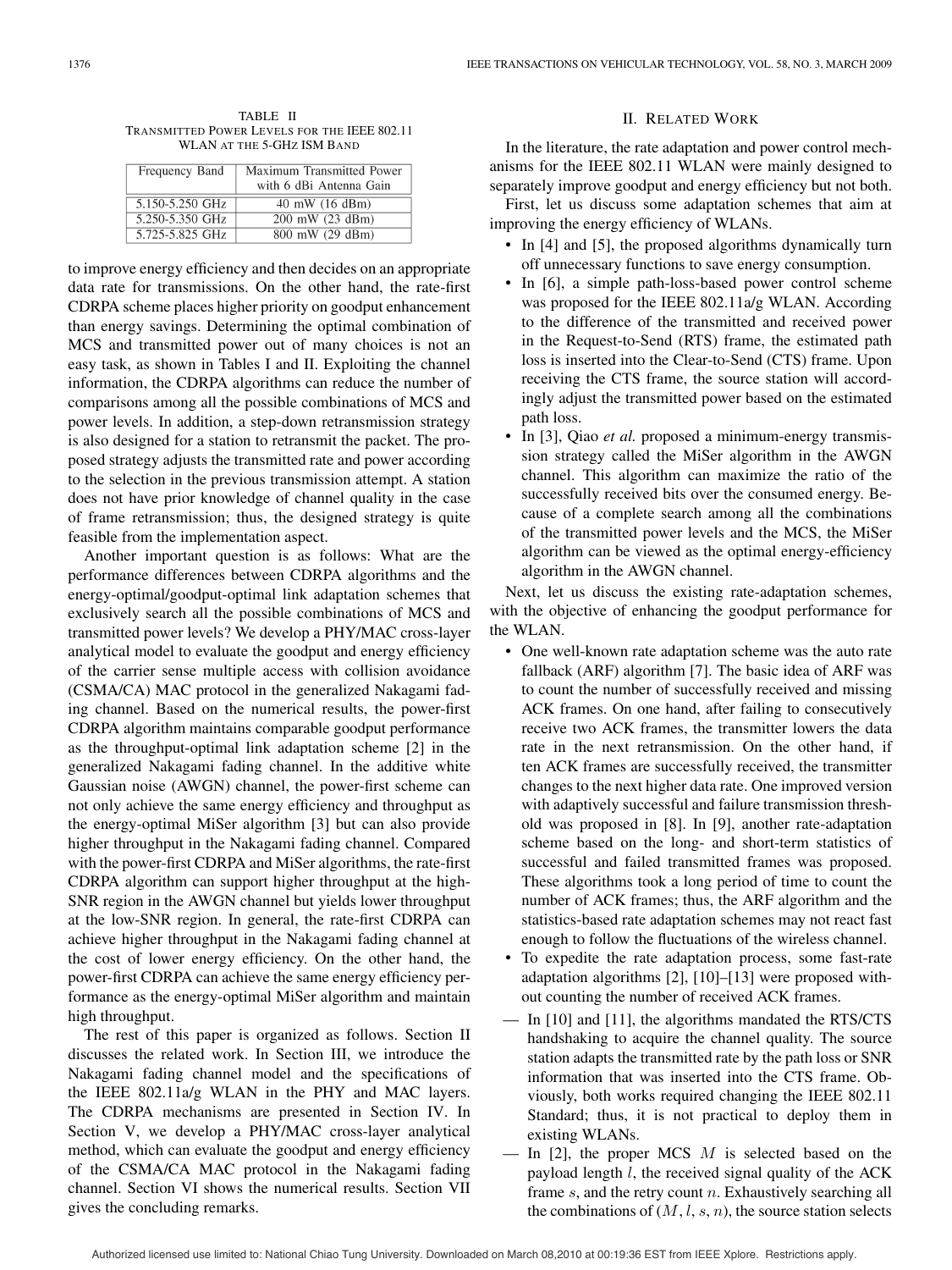the combination with the highest goodput. This approach resulted in the "optimum" goodput performance in the AWGN channel. However, the complexity of searching all the combinations of  $(M, l, s, n)$  can be a concern in terms of power saving. Furthermore, the optimal choice of  $(M, l, s, n)$  in the AWGN channel may not be suitable in the multipath fading channel.

In [12] and [13], the authors suggested a reduced PHYmode table that removes some unnecessary modes in the Nakagami fading channels for rate-adaptation to reduce the computation complexity. Even in the AWGN channel, the reduced mode rate-adaptation schemes in [12] and [13] can deliver comparable goodput performance with the complete searching rate-adaptation scheme in [2].

To our knowledge, a joint adaptation rate and power mechanism that aims at simultaneously improving the energy efficiency and goodput performance is rare in the literature. The key issue in the joint rate and power adaptation is to design a fast feasible rule to simultaneously determine the transmitted power and rate. In the literature, most works adapt the transmitted power and rate according to either a long-term observation of the successful and failure frame transmissions or the channelstate information prior to each transmission attempt. A wireless channel varies by time; therefore, the works based on the time-costly statistical method are not effective for the joint rate and power adaptation in WLAN. Furthermore, unlike the cellular network, the source station in IEEE 802.11 WLANs may not always have channel-state information, particularly when it retransmits frames. Therefore, a joint rate and power adaptation algorithm that requires the channel-state information in advance of each retransmission is still an issue in IEEE 802.11 WLANs. Thus, in this paper, the proposed CDRPA algorithms aim at overcoming the two aforementioned issues, with the objective of optimizing the tradeoff between energy efficiency and goodput in WLAN.

#### III. SYSTEM MODEL

# *A. IEEE 802.11a/g PHY and MAC*

The PHY layer of the IEEE 802.11a/g WLAN provides eight different data rates that range from 6 to 54 Mb/s, as shown in Table I. The maximum transmitted power levels at 5-GHz industrial, scientific, and medical (ISM) bands are listed in Table II [14], [15].

In the MAC layer, the distributed coordination function (DCF) based on the CSMA/CA MAC protocol is, accordingly, applied to grant access of the common medium among users [16]. Fig. 1 demonstrates three frame transmission scenarios in the basic mode of DCF.

1) *Successful data and ACK frames transmissions*. The source station successfully sends out a data frame after the duration of the random backoff and the distributed interframe space (DIFS). Next, the source station waits for the duration of a short interframe space (SIFS) and then successfully receives an ACK control frame from its destination.



Fig. 1. Three scenarios of frame transmission according to the CSMA/CA MAC protocol. (a) Successful frame transmission. (b) Erroneous data frame transmission. (c) Erroneous ACK frame transmission.

- 2) *Erroneous data frame transmission*. If the ACK frame is not received within the duration of ACK timeout after data frame 1 is sent out, the source station will retransmit the data frame.
- 3) *Erroneous ACK frame transmission*. If the ACK frame is received but corrupted, the source station waits for the duration of the extended interframe space (EIFS) and retransmits data frame 1. Note that EIFS is longer than DIFS and SIFS.

#### *B. Generalized Nakagami Fading Channels*

Consider a generalized Nakagami fading channel [17], of which the probability density function (pdf) of the signal amplitude is given by

$$
p(\alpha) = \frac{2m^m \alpha^{2m-1}}{\Omega^m \Gamma(m)} \exp\left(-\frac{m\alpha^2}{\Omega}\right)
$$
 (1)

where  $\alpha$ , m, and  $\Omega$  are the faded amplitude, the Nakagami fading parameter, and the local mean power, respectively, and  $\Gamma(m)$  is the Gamma function. The Nakagami channel model becomes the Rayleigh fading channel for  $m = 1$ , but it becomes the nonfaded channel as  $m \to \infty$ .

#### *C. Channel Transition Probability Matrix*

In principle, a wireless fading channel can be modeled by many states according to the channel quality. A well-known simple model is the Gilbert channel model, which is only classified into "*on/off*" two states. In [12], a wireless fading channel is divided into eight states  $s_i$ , each of which is associated with the required  $E_b/N_0$  threshold  $\eta_j$  for data rates  $j = 1 \sim 8$  in the IEEE 802.11a/g WLAN. In particular, the state variable  $s_i$ is defined as the event that the received  $E_b/N_0 \in [\eta_{j-1}, \eta_j)$ , which the  $E_b/N_0$  threshold  $(\eta_j)$  can obtain from the offline PHY-layer simulation.

Denote  $x_i$  as the received  $E_b/N_0$  at the *i*th transmission. Then, the channel transition probability  $p_{ik}$  from states  $s_i$  to  $s_k$  can be expressed as

$$
p_{jk} = P(x_{i+1} \in (\eta_{k-1}, \eta_k) | x_i \in (\eta_{j-1}, \eta_j))
$$
  
= 
$$
\frac{\int_{\eta_{k-1}}^{\eta_k} \int_{\eta_{j-1}}^{\eta_j} p(\alpha_i, \alpha_{i+1}) d\alpha_i d\alpha_{i+1}}{\int_0^\infty \int_{\eta_{j-1}}^{\eta_j} p(\alpha_i, \alpha_{i+1}) d\alpha_i d\alpha_{i+1}}.
$$
 (2)

Authorized licensed use limited to: National Chiao Tung University. Downloaded on March 08,2010 at 00:19:36 EST from IEEE Xplore. Restrictions apply.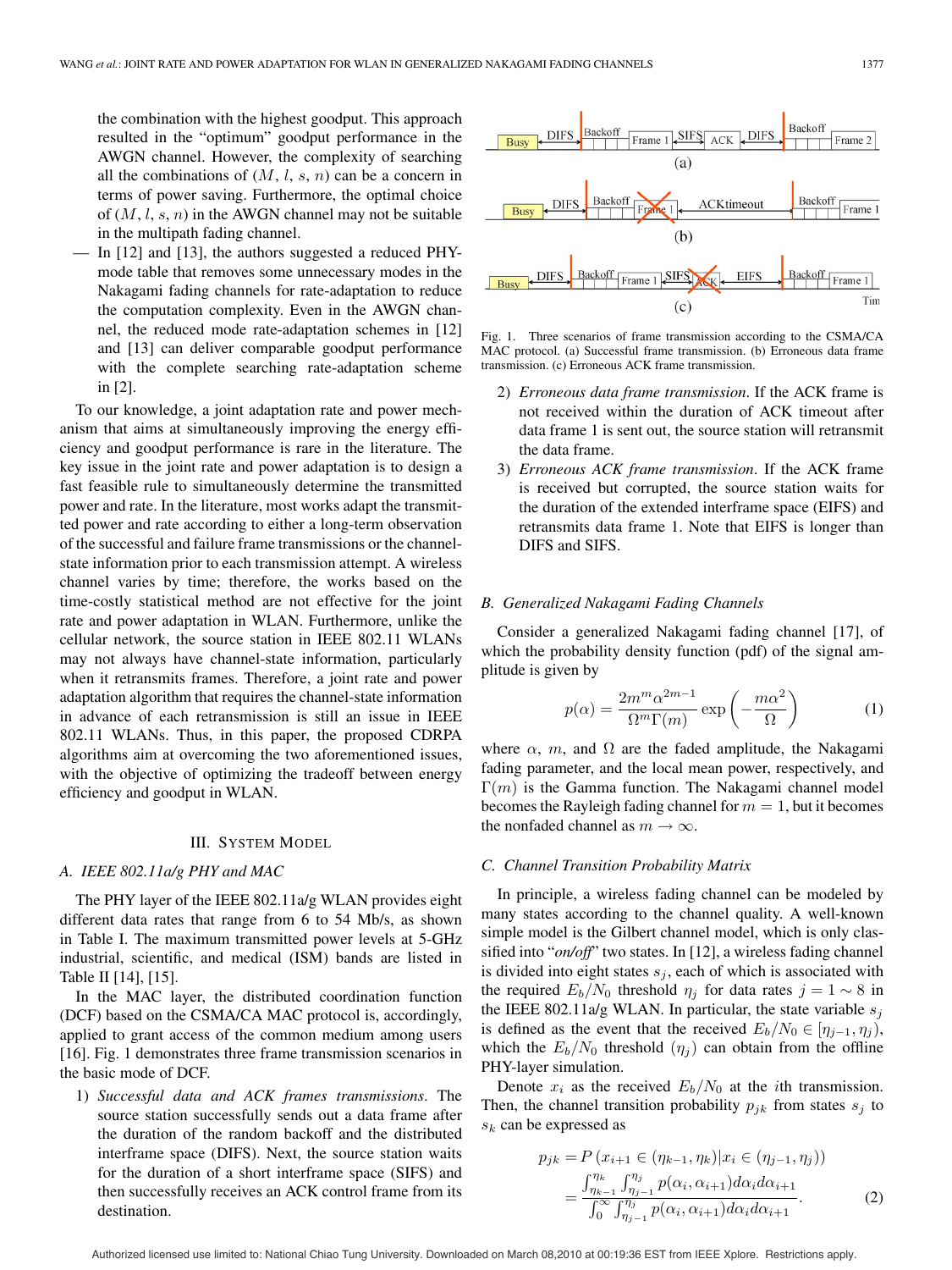In a Nakagami fading channel, the joint pdf  $p(\alpha_{t-\tau}, \alpha_t)$  of two channel estimations  $\alpha_{t-\tau}$  and  $\alpha_t$  at time instant  $(t-\tau)$  and t can be computed by

$$
p(\alpha_{t-\tau}, \alpha_t) = \frac{4(\alpha_{t-\tau}\alpha_t)^m}{(1-\rho_2)\Gamma(m)\rho_2^{(m-1)/2}} \left(\frac{m}{\Omega}\right)^{m+1}
$$

$$
\times I_{m-1} \left(\frac{2m\sqrt{\rho_2}\alpha_{t-\tau}\alpha_t}{(1-\rho_2)\Omega}\right)
$$

$$
\times \exp\left(-\frac{m(\alpha_{t-\tau}^2 + \alpha_t^2)}{(1-\rho_2)\Omega}\right) \tag{3}
$$

where  $I_{m-1}(\cdot)$  is the  $(m-1)$ th-order modified Bessel function of the first kind,  $E[\alpha_{t-\tau}^2] = E[\alpha_t^2] = \Omega$  is the average local mean power, and  $\rho_2$  is the power correlation coefficient between fading power  $\alpha_t^2$  and  $\alpha_{t-\tau}^2$  and is a function of  $\tau$ . Referring to [18], a plausible model of  $\rho_2(\tau)$  is given by

$$
\rho_2(\tau) = \left| \frac{I_0\left(\sqrt{\kappa^2 - (2\pi f_D \tau)^2 + j4\pi\kappa f_D \tau \cos \mu}\right)}{I_0(\kappa)} \right|^2 \quad (4)
$$

where  $f_D$  is the maximum Doppler frequency (in hertz),  $\mu$  is the mean direction of the angle of arrival (AOA), and  $\kappa$  is the beamwidth parameter.

#### IV. RATE AND POWER ADAPTATION MECHANISM

In this section, we describe two proposed joint rate and power adaptation algorithms: 1) the power-first algorithm and 2) the rate-first CDRPA algorithm. In addition, we also illustrate the designed step-down retransmission strategy for packet retransmission.

# *A. CDRPA Algorithm*

The basic idea of the CDRPA algorithm is to adjust the transmitted rate and power according to the received  $E_b/N_0$  of the previous ACK frame. The packet transmissions in WLAN are in the same frequency band. It is assumed that both the link channels have similar fading characteristics, because the forward and reverse links in WLAN are separated by time. The received  $E_b/N_0$  of the previously received ACK frame can be assumed to be an indicative channel-state information for the next packet transmission. In Fig. 2, the procedures of the CDRPA algorithm are elaborated as follows.

- 1) *ACK frame reception*. The source station first checks whether the previous ACK frame is successfully received.
	- a) If no ACK frame in the previous packet transmission is successfully received, the station first chooses the lowest (i.e., the most robust) PHY mode and the highest transmitted power for the next frame transmission.
	- b) If an ACK frame is successfully received, the transmitted rate and power is adjusted based on the received  $E_b/N_0$  of the ACK frame for the next frame transmission.



Fig. 2. Flowchart of the CDRPA algorithm.

- 2) *Transmitted power selection*. Calculate the backoff power level only for the efficient PHY modes according to the received  $E_b/N_0$  of the previous ACK frame.
- 3) *Transmitted rate selection*. Select the rate based on either the most energy efficient or the highest goodput by the predetermined tables from the offline simulation and analysis.

**Transmitted power selection**. To decide on the transmitted power, we use the previously received ACK frame to evaluate the available link margin in the current channel. Let  $E_b/N_{0_{rx}}$ and  $\eta_{req}$  be the received  $E_b/N_0$  of the ACK frame and the required  $E_b/N_0$  threshold of the selected transmitted rate, respectively. Then, we can define the available link margin  $L_{margin}$  as

$$
L_{margin} = E_b / N_{0_{rx}} - \eta_{req}.
$$
 (5)

The ACK frame is always transmitted by the maximum power level  $P_{t(max)}$ ; thus, the available link margin  $L_{margin}$ in (5) can be viewed as the amount of power that can be reduced without dropping frames. When  $L_{margin} > 0$ , the channel condition is better than the value required by the selected PHY mode; thus, the transmitted power level can be reduced by the value of  $L_{margin}$  and satisfy the packet error rate (PER) requirement. Therefore, the source station can adjust the transmitted power for the next transmission by

$$
P_t = \lceil P_{t(max)} - L_{margin} \rceil \tag{6}
$$

**Transmitted rate selection**. The CDRPA algorithm adopts the concept of PHY-mode reduction to select the transmitted rate based on the requirements for the lowest energy consumption or the highest goodput performance [12], [13]. The reduced-mode concept in the IEEE 802.11 WLAN removes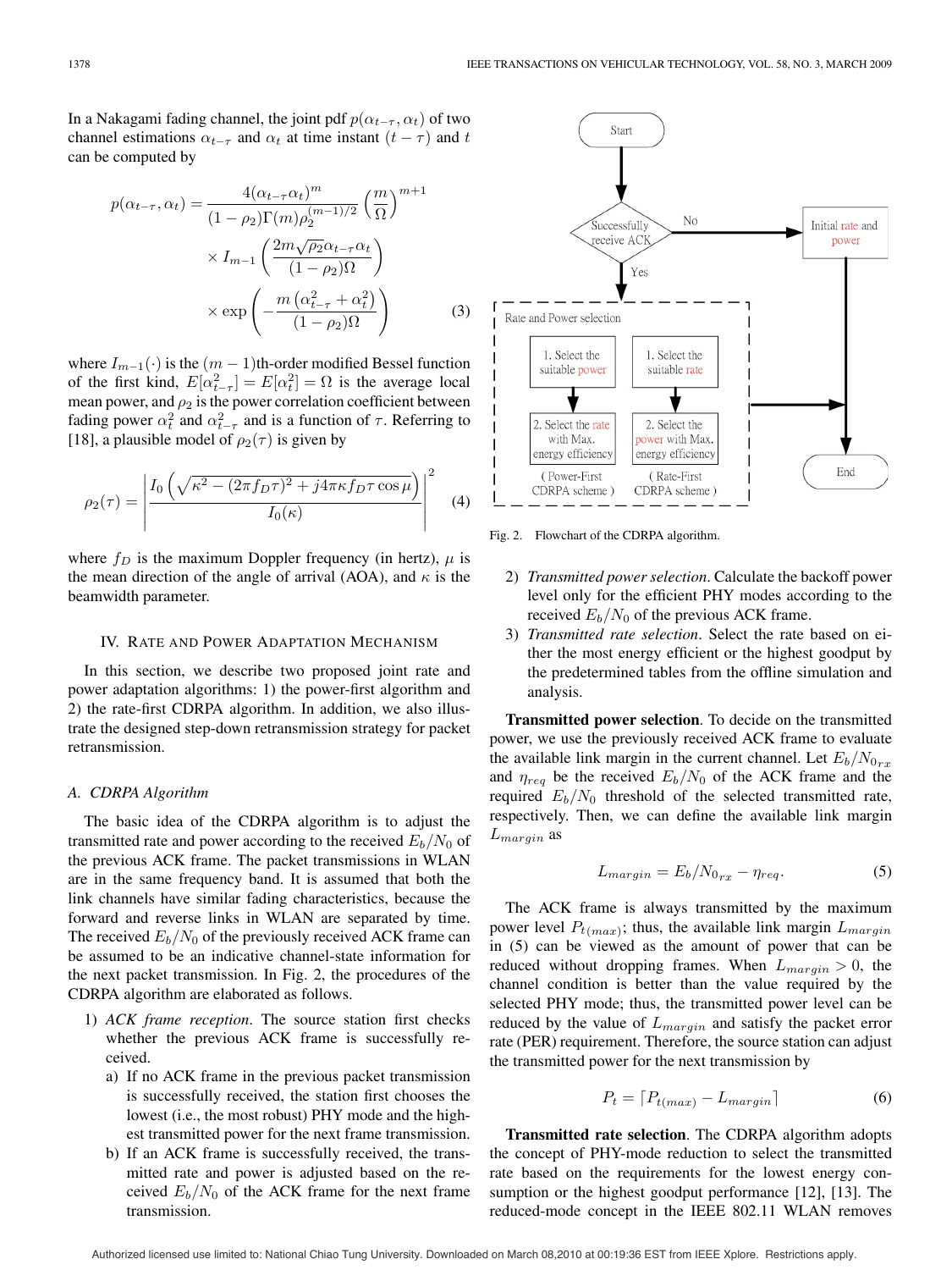

Fig. 3. Packet error rate versus  $E_b/N_0$  using the PHY-layer transmission parameters of the IEEE 802.11a/g WLAN in the Rayleigh fading channel with a payload length of 1500 B.

TABLE III PERFORMANCE REQUIREMENT FOR THE IEEE 802.11a/g WLAN IN THE NAKAGAMI FADING CHANNEL WITH SHAPING FACTORS  $m = 1$  and  $m = 5$ . (a) The Required  $E_b/N_0(\eta)$  to Support Eight CORRESPONDING DATA RATES WITH  $PER = 0.1$  AND 1500-B PAYLOAD LENGTH BY A TRANSMITTED POWER OF 30 dBm. (b) CONDENSED CHANNEL STATES FOR  $i=1$  TO  $i=4$ 

| Data Rate (Mbps)     |       | 9     | 12    | 18    |  |
|----------------------|-------|-------|-------|-------|--|
| $\eta$ for $m=1$     | 16.25 | 23.80 | 16.33 | 24.20 |  |
| $\eta$ for $m=5$     | 7.86  | 14.87 | 7.89  | 14.98 |  |
| Data Rate (Mbps)     | 24    | 36    | 48    | 54    |  |
| $\eta$ for $m=1$     | 19.11 | 28.40 | 26.90 | 31.88 |  |
| <i>n</i> for $m = 5$ | 10.62 | 18.90 | 17.78 | 22.56 |  |
| (a)                  |       |       |       |       |  |

| channel state             | S <sub>1</sub> | S <sub>2</sub>              |
|---------------------------|----------------|-----------------------------|
| Data Rate (Mbps)          | 12             | 24                          |
| $E_b/N_0$ range for $m=1$ | [0, 19.11)     | [19.11, 26.90]              |
| $E_h/N_0$ range for $m=5$ | [0, 10.62)     | [10.62, 17.78]              |
| channel state             | $s_3$          | $S_4$                       |
| Data Rate (Mbps)          | 48             | 54                          |
| $E_h/N_0$ range for $m=1$ | [26.90, 31.88] | $[31.88,\infty)$            |
| $E_b/N_0$ range for $m=5$ | [17.78, 22.56] | $\overline{[22.56,\infty)}$ |
|                           |                |                             |

inefficient PHY modes to improve goodput performance in the Nakagami fading channel while reducing the complexity. Take the IEEE 802.11a/g WLAN as an example. Fig. 3 shows the PER against  $E_b/N_0$  with 1500-B packets for eight different data rates in the Rayleigh fading channel. For  $PER = 0.1$ , only four PHY modes with respect to 12, 24, 48, and 54 Mb/s need to be considered, as shown in Table III(a). The other modes almost have similar performance compared with the selected ones. With the  $E_b/N_0$  thresholds  $\eta_i$  for the four efficient modes  $(i = 1 \sim 4)$ , Table III(b) lists the four channel states and the corresponding  $E_b/N_0$  ranges for the IEEE 802.11 WLAN in the Rayleigh and Nakagami fading channels, with  $m = 5$ . Therefore, although the inefficient PHY modes are removed, the rate adaptation that uses the reduced mode table still approaches the goodput performance of the complete mode.

Next, we respectively discuss the "power-first" and "ratefirst" CDRPA schemes, which achieve two different goals: maximal energy efficiency and goodput performance.

#### *B. Power-First CDRPA Scheme*

The objective of the power-first CDRPA scheme is to maximize the energy efficiency of frame transmissions. Referring to Fig. 2, the rate- and power-selection procedures of the powerfirst CDRPA scheme are described as follows.

- 1) After successfully receiving the ACK frame, determine the transmitted power for the feasible PHY modes by substituting the received  $E_b/N_0$  of the ACK frame into (5) and (6).
- 2) Look up the energy consumption of the rates and power levels in step 1 from an established table by offline analysis.
- 3) Select the transmitted rate with the maximum energy efficiency for the next frame transmission.

Assume that the maximum transmitted power  $p_{t(max)} =$ 30 dBm and that the received  $E_b/N_0$  of the ACK frame is 27 dB. In step 1, the two feasible transmitted rates and power levels are (24 Mb/s, 23 dBm) and (48 Mb/s, 30 dBm). Next, compare the energy consumption of the selected rates and power levels, i.e., 478.5–720.4 J. Because of lower energy consumption, the use of 24 Mb/s and 23 dBm is chosen in the next frame transmission. Therefore, one can expect that the power-first CDRPA can maximize the energy efficiency.

# *C. Rate-First CDRPA Scheme*

Unlike the power-first CDRPA scheme, the rate-first CDRPA scheme aims at maximizing the goodput performance for the frame transmissions. Referring to Fig. 2, the procedures of the rate-first CDRPA scheme are described as follows.

- 1) Select an appropriate PHY mode from the reduced mode table, with which the  $E_b/N_0$  threshold is close but is lower than the received  $E_b/N_0$  of the previous ACK frame.
- 2) Based on the transmitted power selection method, compute the transmitted power level by (5) and (6).
- 3) Use the rate and power levels in steps 1 and 2 for the next frame transmission.

For instance, when  $p_{t(max)} = 30$  dBm and the received  $E_b/N_0$  of the ACK frame is 28 dB, the highest feasible transmitted rate is 48 Mb/s. Next, the transmitted power level is calculated based on the link budget by (6). According to Table III, the transmitted power level is 29 dBm due to the link budget  $L_{margin} = 1$  dB. Based on the above descriptions, as the received  $E_b/N_0$  increases, the rate-first CDRPA scheme raises the transmitted rate instead of decreasing the transmitted power. Thus, one can expect that the rate-first CDRPA can use the highest transmitted rate at the given channel condition. The goodput performance of the rate-first CDRPA is the same as the CDRA algorithm [13], whereas the energy of the rate-first CDRPA is more efficient than the CDRA algorithm due to the additional power adaptation mechanism.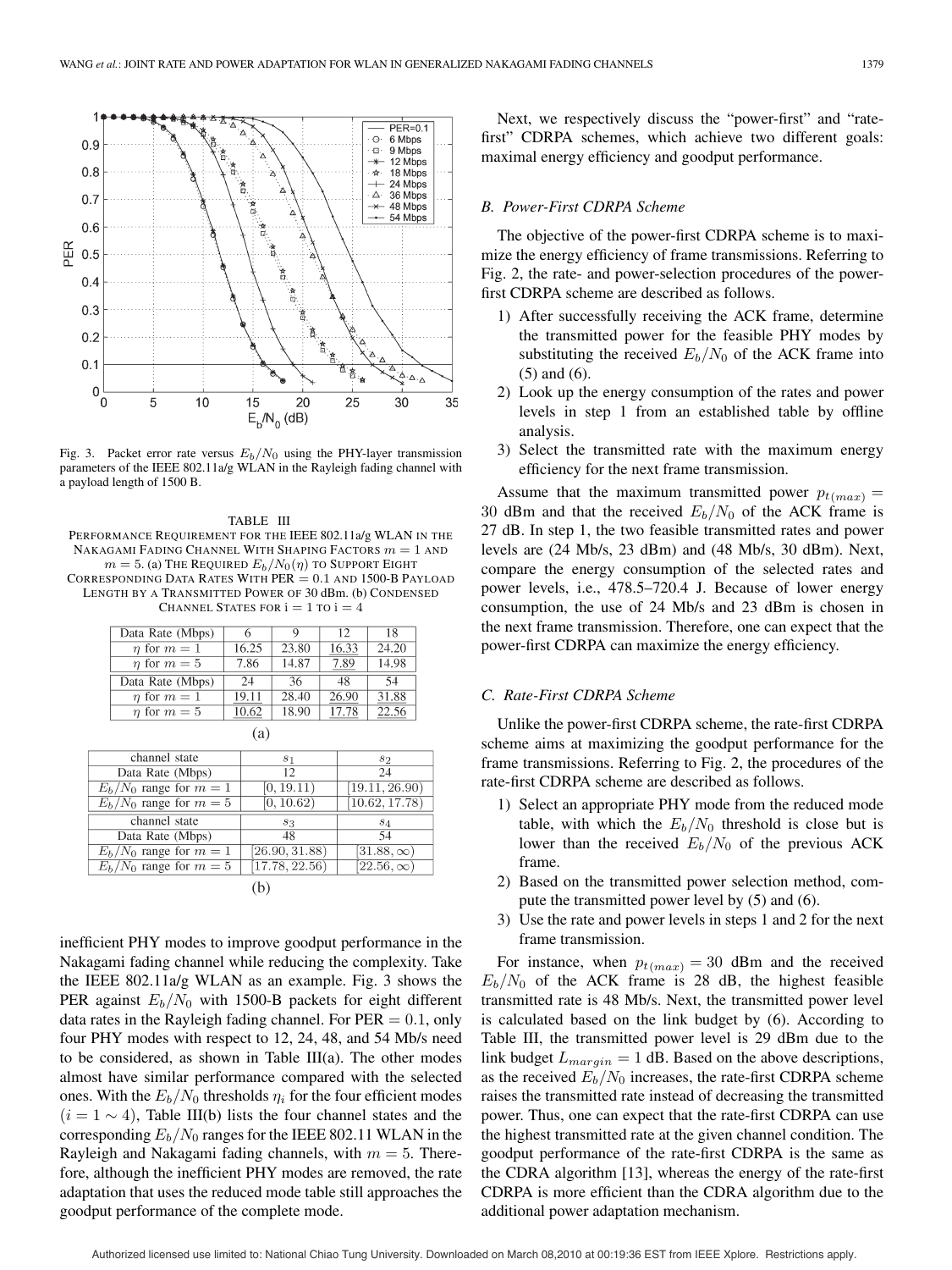TABLE IV ILLUSTRATION OF THE STEP-DOWN RETRANSMISSION STRATEGY

| Transmission attempt                                        |  |  |                          |  |
|-------------------------------------------------------------|--|--|--------------------------|--|
| Transmitted rate (Mbps)                                     |  |  | $48$   24   12   12   12 |  |
| Transmitted power level (dBm)   26   30   30   30   30   30 |  |  |                          |  |

#### *D. Step-Down Retransmission Strategy*

In addition to the two proposed CDRPA schemes, a new stepdown retransmission strategy is designed to retransmit packets. One of the key issues in the CDRPA algorithm and other previous works is that the source station requires channel-state information from the previously received ACK frame before any packet transmission. If the ACK frame is corrupted, or the previous transmission times out, the station cannot adjust the transmitted rate and power due to the absence of the channelstate information.

The basic idea of the step-down retransmission strategy is to incorporate the ARF algorithm [7] into the newly proposed CDRPA algorithm. In the newly designed retransmission strategy, a station adjusts the transmitted rate and power based on the previously selected set and the number of transmission attempts. First, the source station determines the transmitted rate and power level based on the proposed rate-first or power-first CDRPA algorithm. When the first transmission fails, the station increases the transmitted power to the highest level  $P_{t(max)}$  but still holds the transmitted rate. Suppose that the frame transmission fails again. Then, the station lowers the transmitted rate step by step until the lowest mode in the reduced PHY-mode table. For example, when  $P_{t(max)} = 30$  dBm, the maximum number of transmission attempts for a packet  $n_{max} = 7$ , and the rate and power are 48 Mb/s and 26 dBm for the first frame transmission, the transmitted rates, and power levels at the succeeding transmission attempts, as listed in Table IV. Apparently, the joint CDRPA algorithm with the step-down retransmission strategy not only can adapt to the fast varying wireless channel but also require no channel information when a station retransmits the packet. Thus, it is feasible in terms of implementation.

### V. PERFORMANCE ANALYSIS

In this section, we develop a PHY/MAC cross-layer analytical model to evaluate the goodput performance and energy efficiency for the joint rate and power adaptation algorithms in the Nakagami fading channel.

#### *A. Goodput*

Effective goodput  $G$  is defined as the number of successfully delivered information bits per second. Denote  $E[l_D]$  as the average delivered information bits of a data packet. Denote  $E[t_T]$  as the average transmission time that is required by a station that successfully transmits a data packet. Then, the goodput  $G$  can be written as

$$
\mathcal{G}(l, s_i, M_i) = \frac{E[l_D](l, s_i, M_i)}{E[t_T](l, s_i, M_i)}
$$
(7)

where  $(l, s_i, M_i)$  represent the data payload length, the received  $E_b/N_0$ , and the transmitted PHY mode at the *i*th transmission attempt, respectively. Given the received  $E_b/N_0$ of the previous ACK frame  $\gamma$ , the transmitted PHY modes at all transmission attempts based on the CDRPA algorithm and the step-down retransmission strategy can be expressed as  ${M_1(\gamma), M_2, \ldots, M_{n_{max}}}.$ 

The wireless channel varies by time; thus, the data packet transmission may not always be successful due to the limited number of transmission attempts. Given  $p_s(l, s_i, M_i)$ , i.e., the probability that a data packet is successfully transmitted at the ith attempt, the average delivered information bits  $E[l_D]$  can be written as

$$
E[l_D](l, s_i, M_i) = p_s(l, s_i, M_i) \cdot l + [1 - p_s(l, s_i, M_i)]
$$

$$
\times \sum_{k=1}^{N} p_{jk} \cdot E[l_D](l, s_{i+1}, M_{i+1}) \quad (8)
$$

where  $N$  is the number of channel states, the transition probability  $p_{ik}$  represents the channel condition change from state j to state k at the ith and  $(i + 1)$ th transmission attempts, as defined in (2). Furthermore, let  $p_{e, data}(l, s_i, M_i)$  and  $p_{e, ack}(s_i)$ be the error probabilities of data and ACK frames, respectively. Then, the success probability of a frame transmission  $p_s(l, s_i, M_i)$  in (8) can be computed by

$$
p_s(l, s_i, M_i) = [1 - p_{e, data}(l, s_i, M_i)] \cdot [1 - p_{e, ack}(s_i)]. \quad (9)
$$

The detailed expressions of  $p_{e,data}(l, s_i, M_i)$  and  $p_{e,ack}(s_i)$  can be found in [12].

Next, we compute the average transmission time  $E[t_T]$  in (7). According to the definition,  $E[t_T](l, s_i, M_i)$  accounts for the total time duration starting from the moment when a source station sends a packet until it successfully receives the ACK frame from its destination station or reaches the number of maximum transmission attempts. Recall that a data frame transmission, based on the legacy CSMA/CA MAC protocol, has three different scenarios, as shown in Fig. 1. Denote  $T_a$ ,  $T_b$  and  $T_c$  as the duration of a successful frame transmission and that of failed transmissions due to the erroneous data and ACK frames, respectively. Summing up all the time periods of the three scenarios  $T_a$ ,  $T_b$  and  $T_c$  with the probabilities  $p_s(l, s_i, M_i)$ ,  $p_{e,data}(l, s_i, M_i)$ , and  $(1 - p_{e,data}(l, s_i, M_i))p_{e,ack}(s_i)$ , the average transmission time at the ith transmission attempt  $E[t_T](l, s_i, M_i)$  can be expressed as

$$
E[tr](l, s_i, M_i)
$$
  
=  $p_s(l, s_i, M_i) \cdot T_a + p_{e, data}(l, s_i, M_i) \cdot T_b$   
+  $(1 - p_{e, data}(l, s_i, M_i)) p_{e, ack}(s_i) \cdot T_c$   
+  $(1 - p_s(l, s, M)) \sum_{k=1}^{N} p_{jk} \cdot E[tr](l, s_{i+1}, M_{i+1}).$   
(10)

Denote  $T_{data}$  and  $T_{ACK}$  as the duration of data and ACK frame transmission, respectively. Based on Fig. 1,  $T_a$ ,  $T_b$ , and

Authorized licensed use limited to: National Chiao Tung University. Downloaded on March 08,2010 at 00:19:36 EST from IEEE Xplore. Restrictions apply.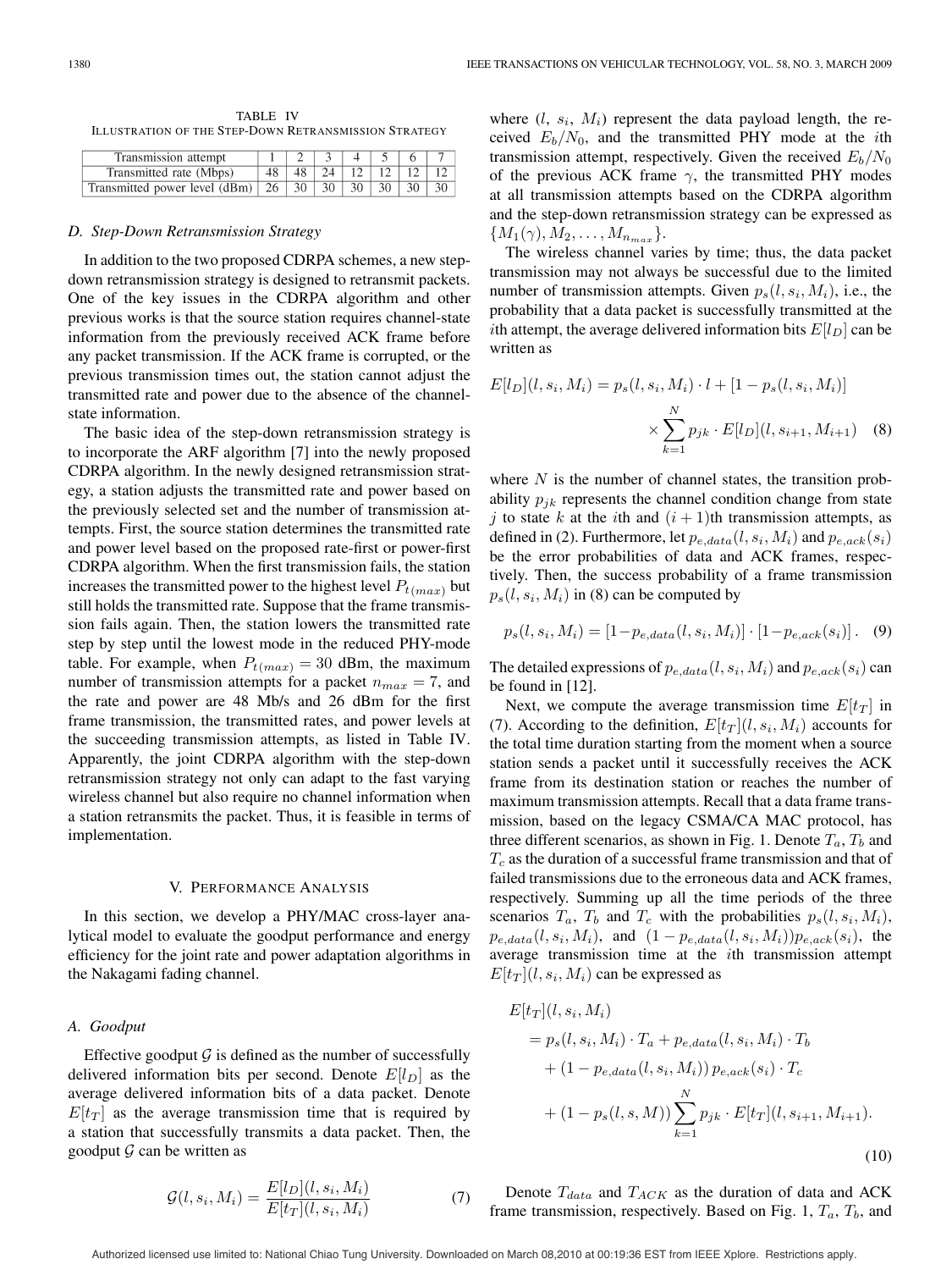$T_c$  can be written as follows:

$$
\begin{cases}\nT_a = T_{bkoff}(i) + T_{data}(l, M_i) \\
+T_{SIFS} + T_{ACK} + T_{DIFS} \\
T_b = T_{bkoff}(i) + T_{data}(l, M_i) + T_{ACKtimeout} \\
T_c = T_{bkoff}(i) + T_{data}(l, M_i) \\
+T_{SIFS} + T_{ACK} + T_{EIFS}\n\end{cases} (11)
$$

where the duration of an EIFS period  $T_{EIFS}$ , ACK timeout  $T_{ACKtimeout}$ , and DIFS  $T_{DIFS}$  specified in the IEEE Standard [16] are expressed as

$$
T_{EIFS} = T_{SIFS} + T_{ACK} + T_{DIFS} + T_{preamble}
$$

$$
+ T_{PLCPhdr}
$$
(12)

$$
T_{ACKtimeout} = 2 \times T_{SIFS} + T_{ACK} + 2 \times T_{slot}
$$
 (13)

$$
T_{DIFS} = T_{SIFS} + 2 \times T_{slot}.\tag{14}
$$

Denote  $CW_{min}$  and  $CW_{max}$  as the minimum and maximum contention window sizes, respectively. Then, it follows that the average backoff time  $T_{bkoff}(i)$  at the *i*th transmission attempt in (11) is equal to

$$
T_{b k of f}(i) = \frac{\min\left[2^i \cdot (CW_{min} + 1) - 1, CW_{max}\right]}{2} \cdot T_{slot}.
$$
\n(15)

Moreover, given the bytes per symbol for the PHY mode  $m$ , as shown in Table I,  $BpS(M)$ ,  $T_{data}$ , and  $T_{ACK}$  are, respectively, written as

$$
T_{data}(l, M)
$$
  
=  $T_{preamble} + T_{signal} + T_{sym}$   

$$
\times \left\lceil \frac{l_{data\_MACHdr} + l_{FCS} + (l_{service} + l_{tail})/8 + l}{BpS(M)} \right\rceil
$$
  
=  $20 \mu s + T_{sym} \times \left\lceil \frac{30.75 + l}{BpS(M)} \right\rceil$  (16)

$$
T_{ACK}
$$

$$
= T_{preamble} + T_{signal} + T_{sym}
$$
  
\n
$$
\times \left[ \frac{l_{ACK\_MAChdr} + (l_{service} + l_{tail})/8}{BpS(1)} \right]
$$
  
\n
$$
= 20 \mu s + T_{sym} \times \left[ \frac{16.75}{BpS(1)} \right]
$$
 (17)

where  $l_{MACHdr} = 24 B$ ,  $l_{ACK\_MACHdr} = 14 B$ ,  $l_{FCS} = 4 B$ ,  $l_{service} = 16$  b, and  $l_{tail} = 6$  b represent the length of the MAC header in data and ACK frames and the frame check sum field in the MAC header, service, and tail fields in the PLCP header, respectively.  $T_{preamble} = 16 \mu s$  and  $T_{signal} = 4 \mu s$  stand for the duration of the preamble and the signal field in the PLCDP header [16].

# *B. Energy Efficiency*

Next, we derive the energy efficiency of the proposed CDRPA algorithm and the step-down retransmission strategy. Similar to the definition of the effective goodput, energy efficiency  $\zeta$  is defined as the number of successfully delivered information bits per joule. In particular,  $\zeta$  can be computed by

the ratio of the average successfully delivered information bits of a data packet  $E[P_D]$  to the total energy  $E[\epsilon_T]$  that is required to transmit that packet, i.e.,

$$
\zeta(l, s_i, M_i) = \frac{E[l_D](l, s_i, M_i)}{E[\epsilon_T](l, s_i, M_i)}.
$$
\n(18)

Recall that  $E[l_D](l, s_i, M_i)$  can be obtained from (8) in the goodput computation.

Similar to the calculation of the average transmission time  $E[t_T](l, s_i, M_i)$  in (10), the total energy consumption for a data packet transmission  $E[\epsilon_T](l, s_i, M_i)$  also consists of the three scenarios in Fig. 1. Denote  $\epsilon_{data}(l, M_i, P_{t,i})$  as the power consumption of a data frame at the ith transmission attempt with the transmitted PHY mode  $M_i$  and power level  $P_{t,i}$ . The energy consumption during the backoff time, ACK frame transmission, DIFS, and SIFS are given by  $\epsilon_{b k off}$ ,  $\epsilon_{ACK}$ ,  $\epsilon_{DIFS}$ , and  $\epsilon_{SIFS}$ , respectively.  $E[\epsilon_T](l, s_i, M_i)$  can be written by summing up all the energy consumption during the time periods of a successful packet transmission  $T_a$  and the failed transmissions due to erroneous data and ACK frames  $T_b$  and  $T_c$ , with the probabilities  $p_s(l, s_i, M_i)$ ,  $p_{e, data}(l, s_i, M_i)$ , and  $(1 - p_{e, data}(l, s_i, M_i)) p_{e, ack}(s_i)$ , i.e.,

$$
E[\epsilon_T](l, s_i, M_i)
$$
  
=  $\epsilon_{bkoff}(i) + p_s(l, s_i, M_i)$   
· [ $\epsilon_{data}(l, M_i, P_{t,i}) + \epsilon_{SIFS} + \epsilon_{ACK} + \epsilon_{DIFS}$ ]  
+  $p_{e, data}(l, s_i, M_i) \cdot [\epsilon_{data}(l, M_i, P_{t,i}) + \epsilon_{ACKtimeout}]$   
+  $(1 - p_{e, data}(l, s, M)) \cdot p_{e,ack}(s)$   
· [ $\epsilon_{data}(l, M, p_t) + \epsilon_{SIFS} + \epsilon_{ACK} + \epsilon_{EIFS}$ ]  
+  $(1 - p_s(l, s, M)) \cdot \sum_{k=1}^{N} p_{jk} \cdot E[\epsilon_T] (l, r, M(r), c + 1).$  (19)

Here,  $\epsilon_{b k off}$ ,  $\epsilon_{data}$ ,  $\epsilon_{ACK}$ ,  $\epsilon_{DIFS}$ , and  $\epsilon_{SIFS}$  can, respectively, be expressed as

$$
\epsilon_{bkoff}(c) = \overline{T_{bkoff}}(c) \cdot P_{r\_mode}
$$
 (20)

$$
\epsilon_{data}(l, M_i, P_{t,i}) = T_{data}(l, M_i) \cdot P_{t\_mode}(P_{t,i}) \quad (21)
$$

$$
\epsilon_{ACK} = T_{ACK} \cdot P_{r\_mode} \tag{22}
$$

$$
\epsilon_{DIFS} = T_{DIFS} \cdot P_{r\_mode} \tag{23}
$$

$$
\epsilon_{SIFS} = T_{SIFS} \cdot P_{r\_mode} \tag{24}
$$

where the power consumption for a station that operates in the receiving  $P_{r\ mode}$  and the transmitting modes  $P_{t\ mode}(P_{t,i})$ associated with transmitted power level  $P_{t,i}$  at the *i*th transmission attempt can be expressed as follows:

$$
\begin{cases}\nP_{r\_mode} = P_{com} + P_{rec} \\
P_{t\_mode}(P_{t,i}) = P_{com} + P_{pa} = P_{com} + \frac{P_{t,i}}{\eta(P_{t,i})}.\n\end{cases}
$$
\n(25)

Note that, in (25),  $P_{rec}$  and  $P_{com}$  are the power consumption of the receiver front end and the shared components in both the receive and transmit circuits, respectively,  $P_{pa}$  is the power consumption of the power amplifier in the transmit circuit, and  $\eta$  is the power conversion efficiency of the power amplifier.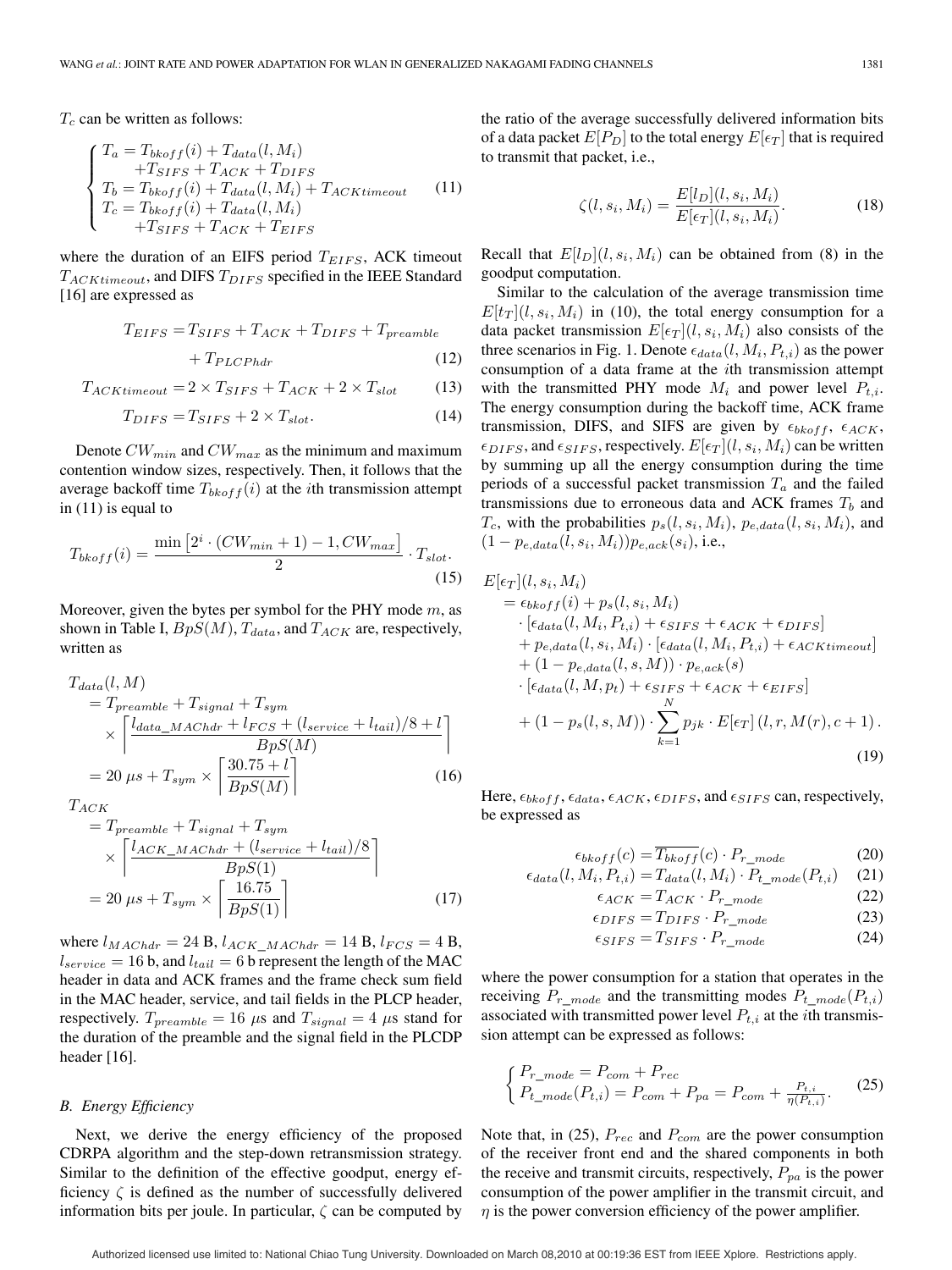TABLE V SYSTEM PARAMETERS IN NUMERICAL RESULTS

| Parameters                 | Value                   |
|----------------------------|-------------------------|
| packet payload             | $\overline{1500}$ bytes |
| ACK                        | 112 bits                |
| PLCP preamble duration     | 16 $\mu$ s              |
| PLCP signal field duration | $4 \mu s$               |
| OFDM symbol time           | $4 \mu s$               |
| Slot time                  | $9 \mu s$               |
| <b>SIFS</b>                | $16 \mu s$              |
| DIFS                       | $34 \mu s$              |
| $\overline{CW_{min}}$      | 15                      |
| $\overline{CW_{max}}$      | 1023                    |
| $P_{\rm{max}}$             | 30 dBm                  |

# VI. NUMERICAL RESULTS

In this section, we compare the energy efficiency and goodput performance of the proposed rate-first and power-first CDRPA algorithms and the energy-optimal complete searching method [3]. Note that the complete searching method exhaustively searches among all the transmitted rates and power levels to maximize the energy efficiency. The related system parameters are summarized in Table V.

#### *A. Energy Efficiency Performance*

Fig. 4(a) and (b) shows the energy efficiency for the three algorithms in the AWGN and Rayleigh fading channels, respectively. As shown in the figure, the energy efficiency of all the three algorithms in the AWGN channel is better than in the Rayleigh fading channel. The signal strength varies with time in the Rayleigh fading channel; therefore, the channelstate information from the previously received ACK frame may not appropriately reflect the current channel condition. This phenomenon makes the station use the improper rate and power level and, thus, decreases the energy efficiency in the Rayleigh channel due to the increased frame retransmissions.

In addition, one can observe that the power-first CDRPA scheme has about the same energy efficiency performance as the energy-optimal complete search algorithm, particularly in the Rayleigh fading channel. In the AWGN channel, the power-first CDRPA scheme has slightly lower efficiency than the complete-search approach at certain  $E_b/N_0$  values due to the lack of an appropriate PHY mode. Both link adaptation algorithms provide better energy efficiency than the rate-first CDRPA scheme.

Another interesting point is that the energy efficiency of the rate-first CDRPA scheme experiences a sudden drop at the  $E_b/N_0$  thresholds of different PHY modes. When the channel quality is good, the rate-first CDRPA scheme chooses a faster transmitted rate instead of reducing the transmitted power. A higher PHY mode needs to use a higher transmitted power level to satisfy the PER requirement; therefore, the energy efficiency of the rate-first CDRPA scheme experiences a sudden drop at the  $E_b/N_0$  thresholds.

# *B. Goodput Performance*

Fig. 5(a) and (b) shows the goodput performance of the three algorithms in the AWGN and Rayleigh fading channels,



Fig. 4. Comparison of energy efficiency performance in (a) the AWGN channel and (b) the Nakagami fading channel, with  $m = 1$ , respectively.

respectively. As shown in the figure, the rate-first CDRPA scheme provides the highest goodput of at most  $E_b/N_0$  values compared with the other two algorithms. Unlike the other two algorithms, which reduce the transmitted power level, the ratefirst CDRPA schemes choose higher transmitted rates when the channel quality improves. Thus, the latter scheme has better goodput performance. For  $E_b/N_0 = 30$  dB, the goodput performance of the rate-first CDRPA scheme in the Rayleigh fading channel is larger than the other schemes by almost 50%.

However, for  $E_b/N_0 = 8 \sim 18$  dB in the AWGN channel, the rate-first CDRPA algorithm has lower goodput performance than the power-first CDRPA and the complete search schemes. In this situation, the two energy-optimized schemes adopt a faster rate to save the transmission time and, thus, the energy consumption. Although a higher PHY mode leads to a higher packet error probability, the step-down retransmission strategy quickly recovers the transmission without increasing too many retransmissions. On the other hand, the rate-first CDRPA only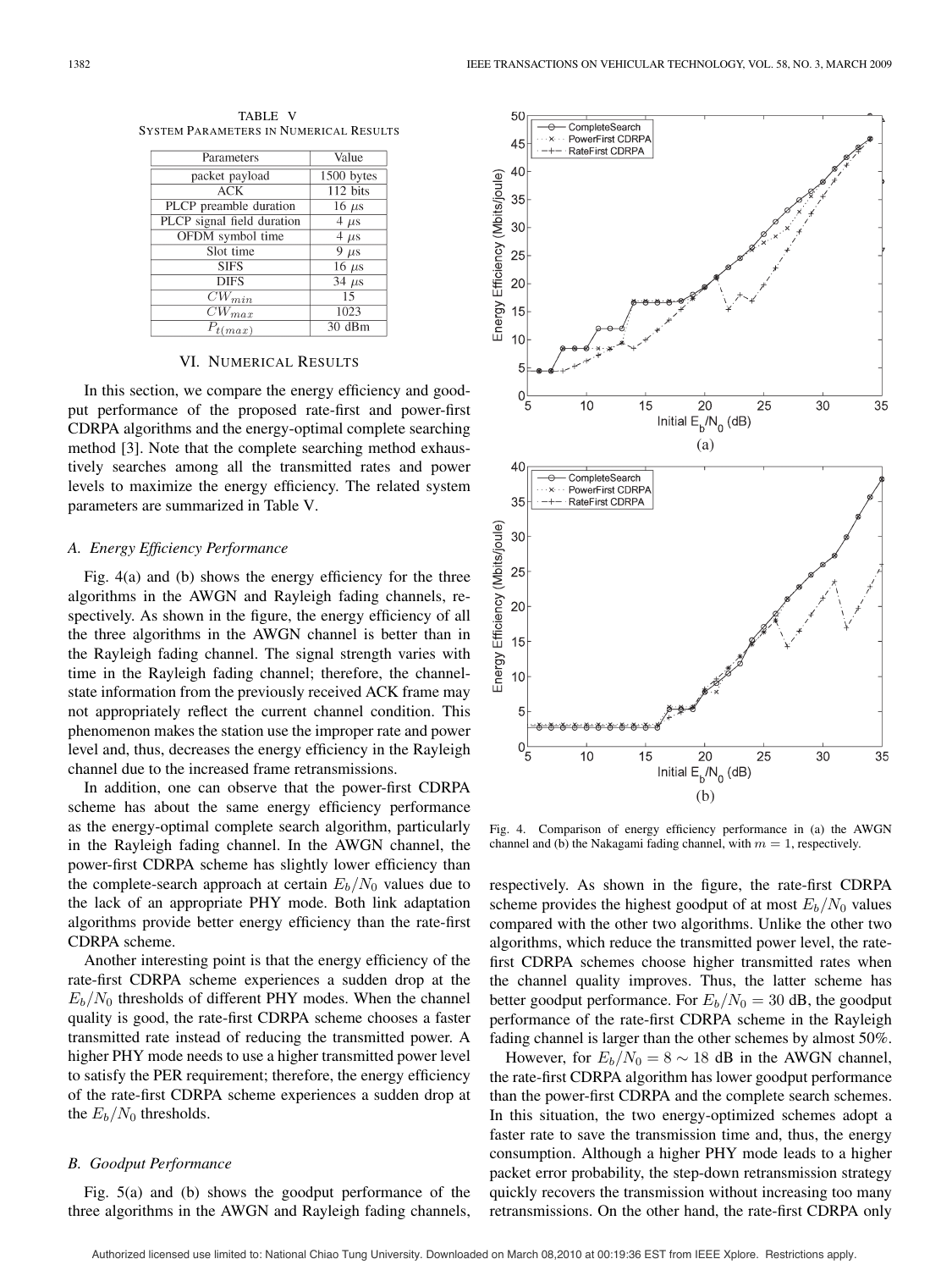

Fig. 5. Comparison of goodput performance in (a) the AWGN channel and (b) the Nakagami fading channel, with  $m = 1$ , respectively.

uses the PHY mode that can satisfy the PER requirement. Thus, the goodput performance for the rate-first CDRPA scheme is not always the highest due to the use of lower but sustainable PHY modes.

#### *C. Impact of the Nakagami Shape Factor*

Next, we investigate the impact of the Nakagami shape factor m on the energy efficiency and goodput performance of the power-first and rate-first CDRPA algorithms. As shown in Fig.  $6(a)$  and (b), the smaller the Nakagami factor  $m$ , the lower the energy efficiency and the goodput performance. This observation results from the fact that all the PHY modes in the Nakagami fading channel with a smaller factor  $m$  have larger  $E_b/N_0$  thresholds. The station only uses a slower transmitted rate and a higher transmitted power level for the frame transmission, given an  $E_b/N_0$  value. Therefore, both the energy efficiency and goodput performance in the channel with a small Nakagami factor m are decreased.



Fig. 6. Impact of the Nakagami shaping factor on (a) energy efficiency and (b) goodput for different joint rate and power adaptation schemes.

Surprisingly, in the Rayleigh fading channel and the cases of low-SNR region (i.e.  $E_b/N_0 < 20$  dB), the power-first CDRPA algorithm outperforms the complete search scheme for both the energy efficiency and goodput performance due to the use of the efficient and fast PHY mode. On the other hand, as the channel has a stronger line-of-sight component, e.g., the AWGN or the Nakagami channel with  $m = 5$ , both the power-first algorithm and the complete search scheme have similar energy efficiency and goodput performance. Therefore, we claim that the proposed power-first algorithm, using the reduced table, is more appropriate than the complete search scheme in the Rayleigh and Nakagami fading channels with smaller values of m.

#### *D. Effective Power Consumption*

As shown in Fig. 6, the power-first CDRPA algorithm outperforms the rate-first CDRPA algorithm in terms of energy efficiency at the cost of sacrificing the goodput performance. To explicitly compare the performance of the two adaptation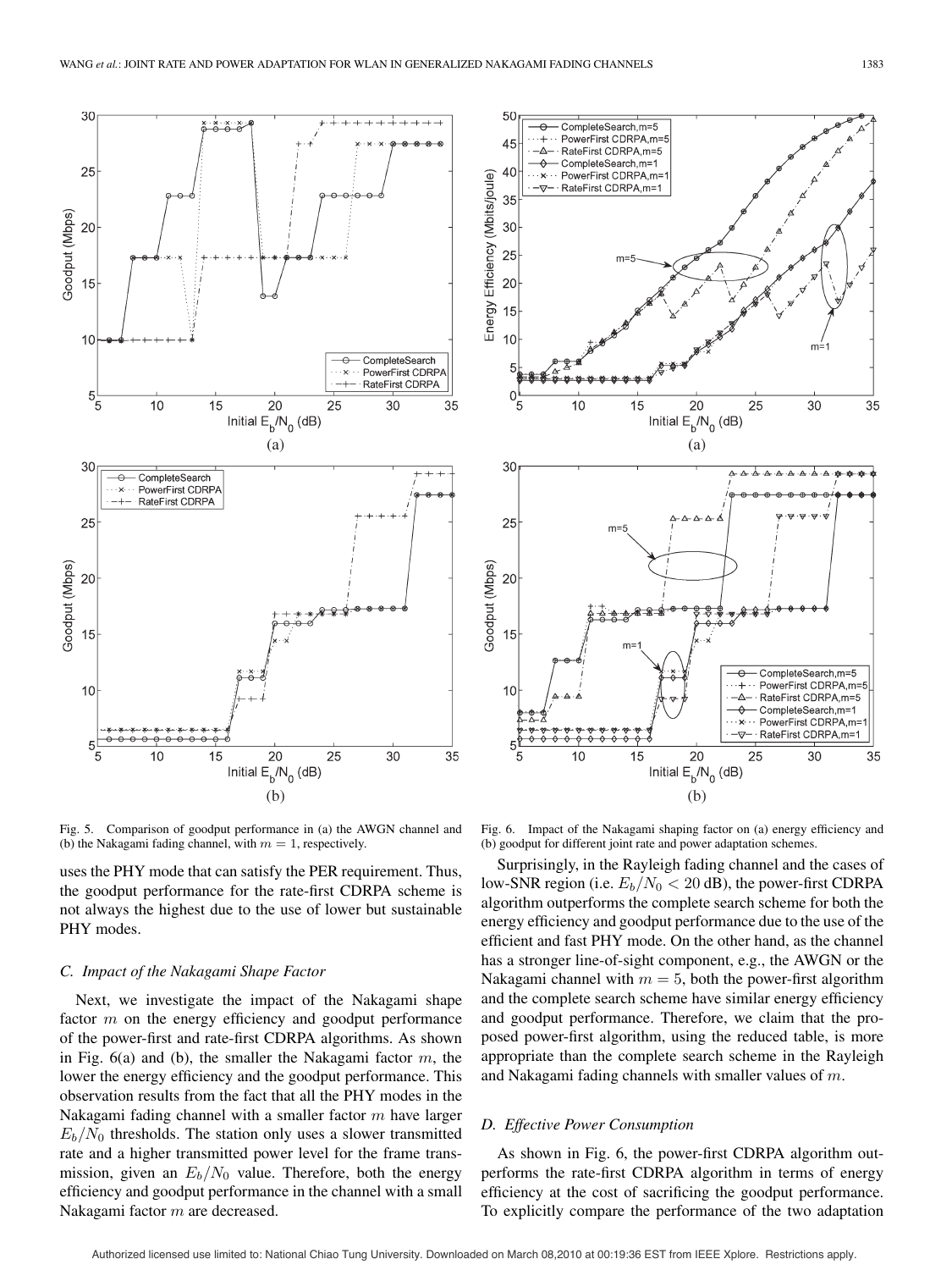

Fig. 7. Effective power consumption of the complete search, power-first CDRPA, and rate-first CDRPA algorithms in the Nakagami fading channel with shape factors (a)  $m = 1$  and (b)  $m = 5$ .

algorithms in terms of the tradeoff between the energy efficiency and goodput performance, a new performance metric, i.e., effective power consumption  $P_c$ , is defined as the ratio of goodput G to energy efficiency ( $\zeta$ ), i.e.,  $P_c = G/\zeta$ . According to this definition, this metric is given in watts; thus,  $P_c$  can be considered as the required power consumption when a station has successfully delivered an information bit. As shown in Fig. 7, the power-first CDRPA scheme has lower effective power consumption for most cases of initial  $E_b/N_0$  values. Therefore, we conclude that the power-first CDRPA scheme is better than the rate-first version in terms of the tradeoff between the energy efficiency and goodput performance.

# *E. Impact of Time Correlation in the Nakagami Fading Channel*

Fig. 8(a) and (b) demonstrates the impact of the time correlation values  $\tau$  of (4) in the Nakagami fading channels on



Fig. 8. Impact of time correlation on (a) energy efficiency and (b) goodput performance in the Nakagami fading channel, with  $m = 1$  and  $m = 5$ , at  $E_b/N_0 = 14$  dB, respectively.

the energy efficiency and goodput performance of the powerfirst and rate-first CDRPA schemes. As shown in the figure, the values of  $\tau$  have insignificant impact on both energy efficiency and goodput performance. For example, for the case of the power-first CDRPA scheme in the Nakagami fading channel, with  $m = 1$ , the energy efficiency holds at 3.1 Mb/J and goodput performance 6.5 Mb/s when  $\tau = 10^{-3} \sim 10$  s. This phenomenon results from the design of the step-down retransmission strategy, in which the station adjusts the transmitted rate and power level, depending on the previous selection at the first transmission attempt instead of the current channel-state information. Thus, the changes in  $E_b/N_0$  have an insignificant impact on both the energy efficiency and goodput performance.

Fig. 9(a) and (b) shows the impact of time correlation values  $\tau$  in the Nakagami fading channels on the energy efficiency and goodput performance of the power-first and rate-first CDRPA schemes with the beamwidth parameter  $\kappa = 2$ . The parameter  $\kappa$  controls the beamwidth of nonisotropic and time-correlated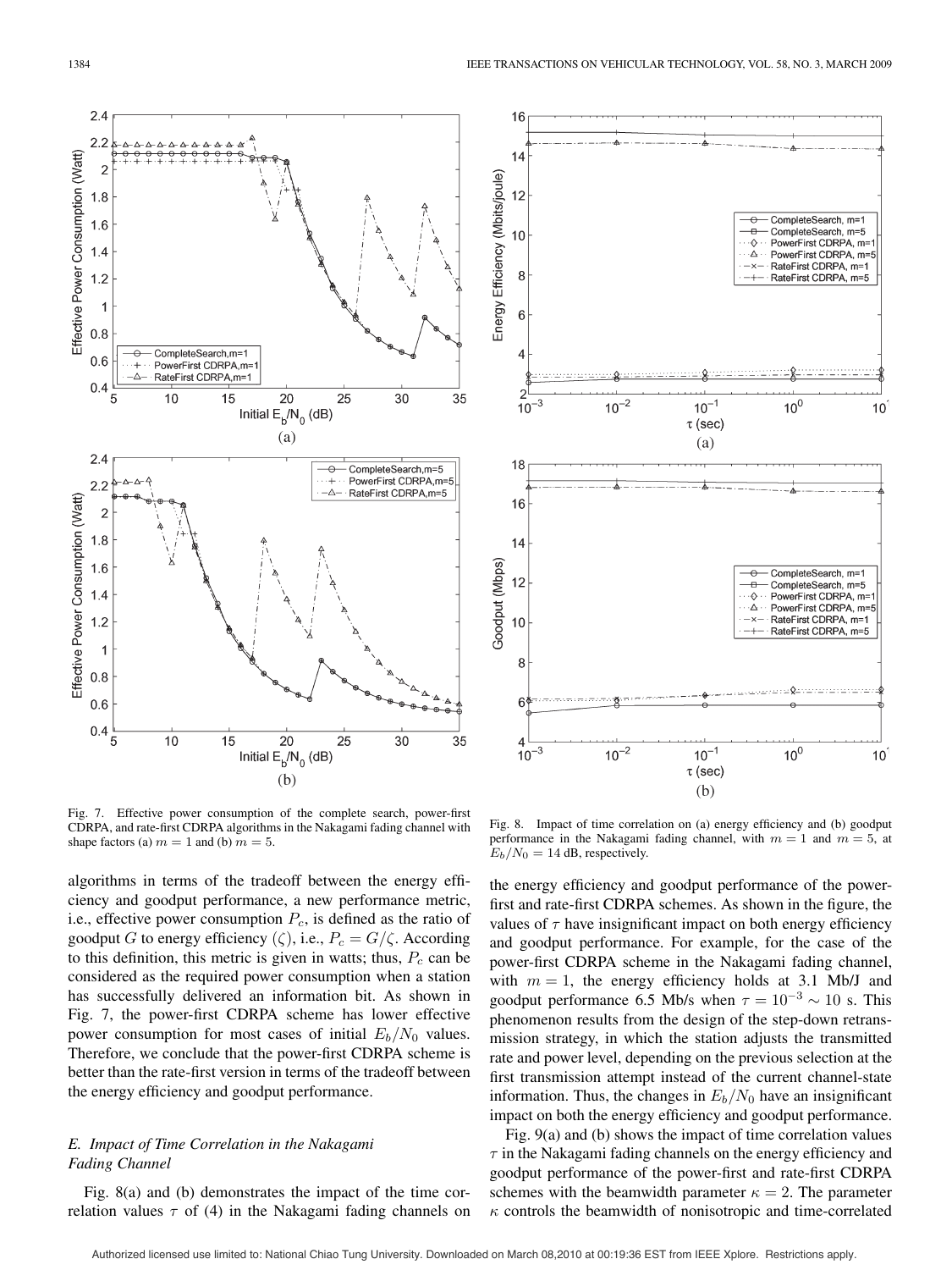

Fig. 9. Impact of time correlation on (a) energy efficiency and (b) goodput performance in the Nakagami fading channel, with  $m = 1$  and  $m = 5$ , at  $E_b/N_0 = 14$  dB, respectively. The beamwidth parameter  $\kappa = 2$ .

Nakagami- $m$  fading scenarios [18]. In Fig. 8, the parameter  $\kappa = 0$ . As shown in Fig. 9, the values of  $\tau$  have an insignificant impact on both energy efficiency and goodput performance for  $m = 5$ . However, when  $m = 1$ , the energy efficiency and goodput increase as  $\tau$  increases.

#### *F. Comparison on Computation Complexity*

Table VI compares the number of combinations for rate and power adaptation between the complete-search method and the power-first CDRPA algorithm. According to the IEEE 802.11a/g Standard, eight PHY modes are provided for the transmitted rate selection. Given 15 levels for the transmitted power adaptation, the complete-search method requires searching all the combinations among the supported rates and power levels (i.e.,  $8 \times 15 = 120$  options). Note that the larger the power level that a station can use, the larger the combination that the complete-search method has to search. On the other

TABLE VI COMPUTATIONAL COMPLEXITY COMPARISON

| Number of<br>Computation | Complete Search | <b>CDRPA</b> | Complexity<br>Reduction |
|--------------------------|-----------------|--------------|-------------------------|
| AWGN $(m = \infty)$      | $8 \times 15$   |              | $94.16\%$               |
| Nakagami $(m = 5)$       | $8 \times 15$   |              | 95.83%                  |
| Rayleigh $(m = 1)$       | $8 \times 15$   |              | 9667%                   |

hand, the power-first CDRPA scheme first determines the transmitted power levels for the supported rates in the reduced-mode table based on the available link margin and then selects the transmitted rate with the maximum energy efficiency for the next frame transmission. Therefore, the number of comparisons for the power-first CDRPA scheme is equal to the size of the reduced-mode table. Therefore, the computation complexity of the power-first CDRPA algorithm in the AWGN and Nakagami fading channels can be reduced by  $94\% \sim 97\%$ , respectively. The complete search for 120 different options does not seem unfeasible for current processing capabilities. Nevertheless, the dynamic range of power and the options of rates may be huge in future wireless systems. In that case, the complexity reduction that is offered by the suggested joint rate and power-adaptation scheme can result in significant advantages.

# VII. CONCLUSION

In this paper, we have presented the rate-first and power-first CDRPA algorithms for WLANs in Nakagami fading channels. Both adaptation schemes quickly respond to the fast varying wireless channel in determining the transmitted rate and power with low computational complexity. We have also designed the step-down retransmission strategy for the case where the ACK frame is not successfully received at the source station. The designed strategy only relies on the selection at the first transmission attempt without requiring channel-state information. In addition, a PHY/MAC cross-layer analytical model was developed to evaluate the goodput and energy efficiency for the WLAN in generalized Nakagami channels. The powerfirst CDRPA mechanism can not only deliver almost the same energy efficiency as the energy-optimal link adaptation scheme but can also have comparable goodput to the goodput-optimal link adaptation mechanism in the Rayleigh fading channel. As for the computational complexity, the CDRPA algorithm can reduce 94% of the comparisons than the complete search mechanisms. Hence, considering the overall tradeoff among energy efficiency, goodput, and computational complexity, the power-first CDRPA mechanism is an appropriate option in determining the transmitted power levels and rates compared with other mechanisms in the literature.

#### **REFERENCES**

- [1] *Part 11: Wireless LAN Medium Access Control (MAC) and Physical Layer (PHY) Specifications: Spectrum and Transmit Power Management extensions in the 5-GHz band in Europe*, IEEE Std. 802.11h, Oct. 2003.
- [2] D. Qiao, S. Choi, and K. G. Shin, "Goodput analysis and link adaptation for IEEE 802.11a wireless LANs," *IEEE Trans. Mobile Comput.*, vol. 1, no. 4, pp. 278–292, Oct.–Dec. 2002.